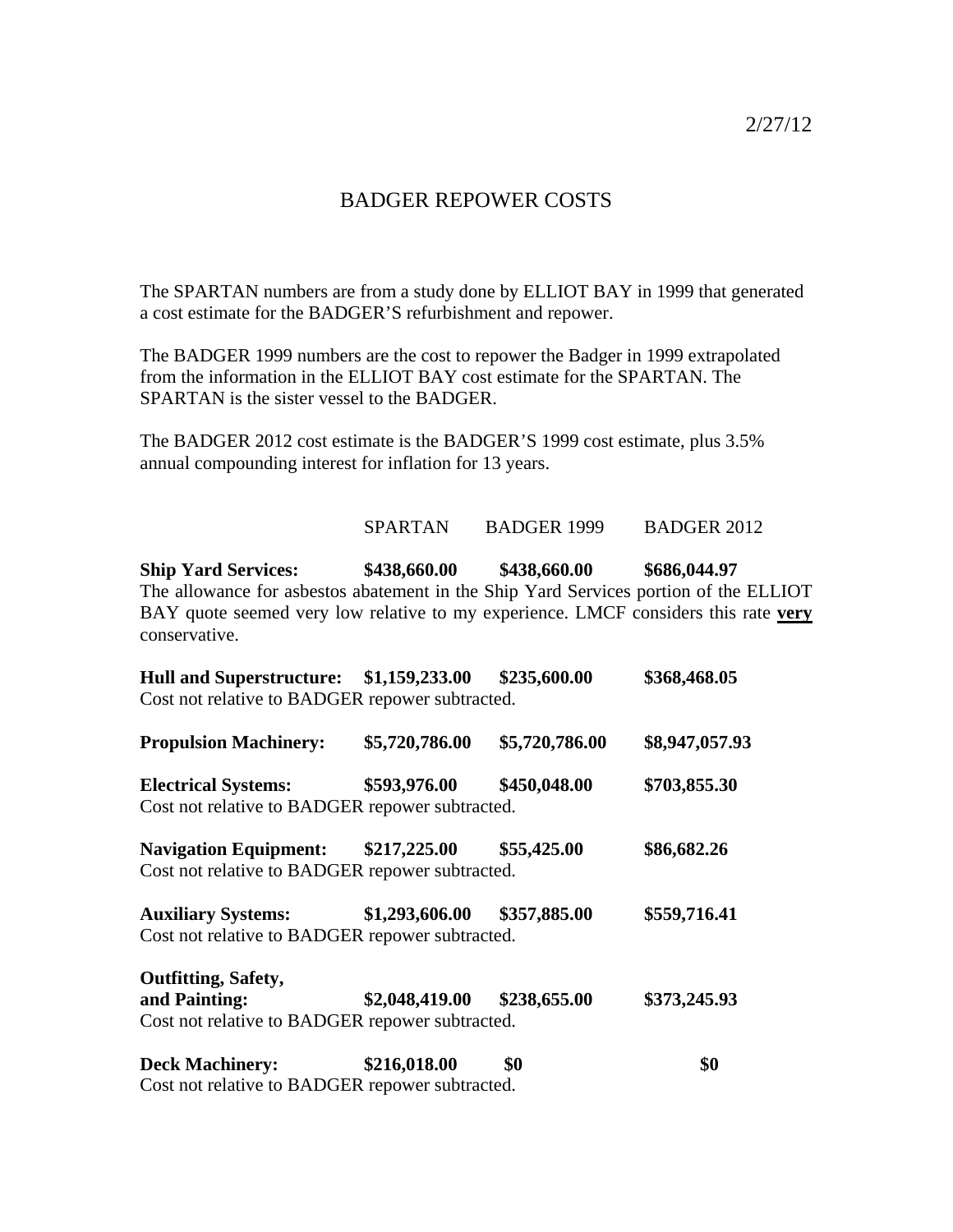# **Compliance Upgrades:** \$0 \$0 \$1,000,000.00

#### **Compliance upgrades are not part of the ELLIOT BAY cost estimate.**

Relative to the scope of the project it is to be expected that upgrades will have to be made to the vessel to bring certain items up to current standards. These upgrades are somewhat subjective and typically at the discretion of the U.S. Coast Guard. These upgrades can include, but are not limited to: bulkhead configuration, vessel structure, electrical, lifesaving equipment, and fire suppression.

| <b>Engineering &amp; Inspections:</b>                                                       |                        | \$455,270.62    |
|---------------------------------------------------------------------------------------------|------------------------|-----------------|
| Based on a 2010 estimate from Chapman Technical<br>adjusted for inflation at 3.5% annually. |                        |                 |
| Contingency $@10\%$                                                                         | \$1,168,791.00         | \$1,318,034.15  |
|                                                                                             | Total: \$12,856,714.00 | \$14,498,375.62 |

**This quotation is considered low because it does not take into consideration the cost of current and upcoming emission standards for repowering and, as mentioned above, the allowance for asbestos abatement seems to be conspicuously low.**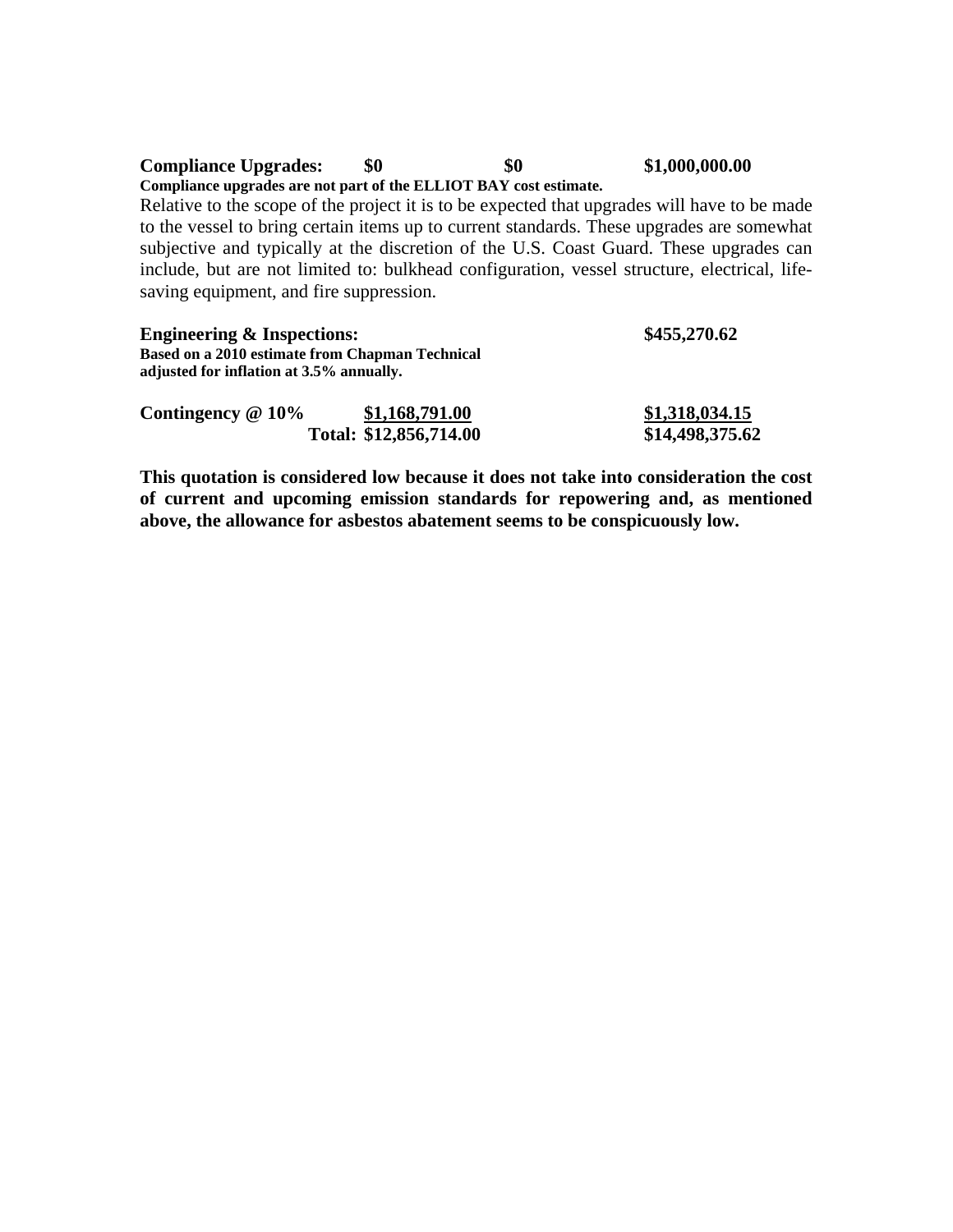# **Anticipated Cost of the Repower of S.S. BADGER**

**To derive the anticipated cost of the repower of the BADGER, three methods were used.** 

- **1. In 2009, LMCF hired a marine consultation firm (Chapman Technical) to estimate the cost of repowering the Badger. Chapman Technical has experience in the repowering of vessels and has done wide ranging engineering work on Great Lakes historic auto and freight vessels such as the Badger.**
- **2. Utilizing the machinery information from Chapman Technical's correspondence dated February 22, 2010, Bay Shipbuilding supplied LMCF with a quote to repower the Badger.**
- **3. LMCF also evaluated a comprehensive study done by Elliott Bay Design Group in 1999 for the refurbishment of the Spartan, the sister ship to the Badger and used pertinent information from that study to determine a comparative number for the Badger. To do so, the costs of proposed modifications to the Spartan that would not be needed on the Badger were subtracted and the remaining costs were adjusted for inflation.**

**By averaging the three cost estimates LMCF arrived at what it believes is a realistic expectation for the cost of repowering the Badger.** 

| <b>Chapman Technical Estimate:</b> | $$15,500,000.00*$  |
|------------------------------------|--------------------|
| <b>Bay Shipbuilding Estimate:</b>  | $$17,000,000.00**$ |
| <b>Elliot Bay Design Estimate:</b> | \$14,498,375.62    |

**Total Average Estimated Cost of Repower: \$15,666,125.21**

**Interest and principal payments based on a \$15,666,125.21 loan; a ten year amortization and 4% interest would be \$158,611.90 monthly. This equates to an annual additional cost of \$1,903,342.80 for 10 years.** 

 **\*2009 estimate \*\*Cost averaged from 2010 estimate** 

# **\$ 15,666,125.21**